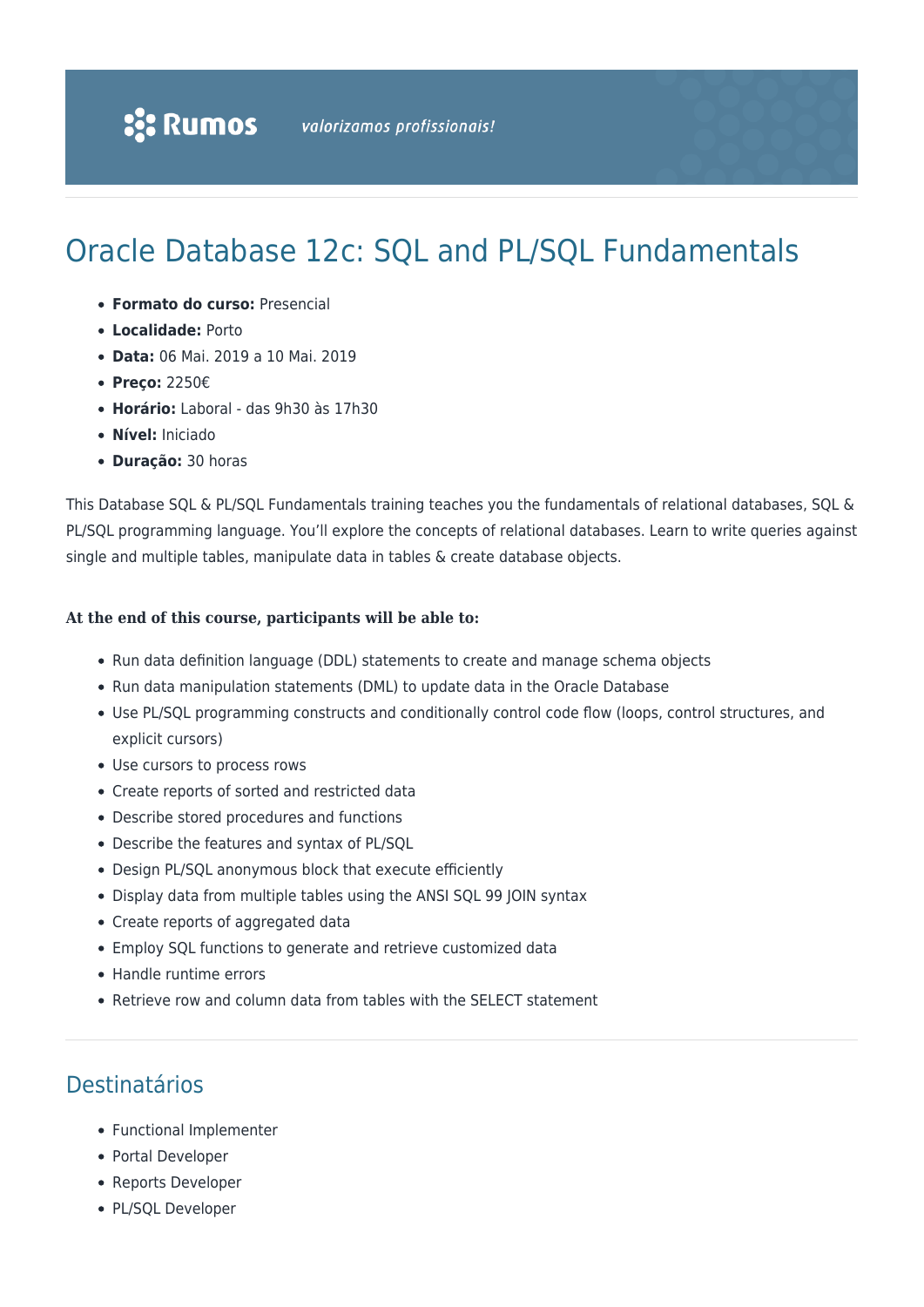- Application Developers
- Forms Developer
- Forms Developer
- Technical Consultant

# Pré-requisitos

- Familiarity with programming concepts
- Familiarity with data processing concepts and techniques

## Programa

#### **Introduction**

- Introduction to SQL and its development environments
- The HR schema and the tables used in this course
- Overview of Oracle Database 12c and related products
- Overview of relational database management concepts and terminologies
- Oracle Database documentation and additional resources

#### **Working with Oracle Cloud Exadata Express Cloud Service**

- Accessing Cloud Database using SQL Workshop
- Connecting to Exadata Express using Database Clients
- Introduction to Oracle Database Exadata Express Cloud Service

#### **Retrieve Data using the SQL SELECT Statement**

- Invoke Column aliases
- Generate a report of data from the output of a basic SELECT statement
- Concatenation operator, literal character strings, alternative quote operator, and the DISTINCT keyword
- Use arithmetic expressions and NULL values in the SELECT statement
- List the capabilities of SQL SELECT statements
- Display the table structure using the DESCRIBE command

#### **Restricted and Sorted Data**

- Describe the comparison operators and logical operators
- Write queries with a WHERE clause to limit the output retrieved
- Write queries with an ORDER BY clause
- Sort the output in descending and ascending order
- Describe the rules of precedence for comparison and logical operators
- Usage of character string literals in the WHERE clause
- Substitution Variables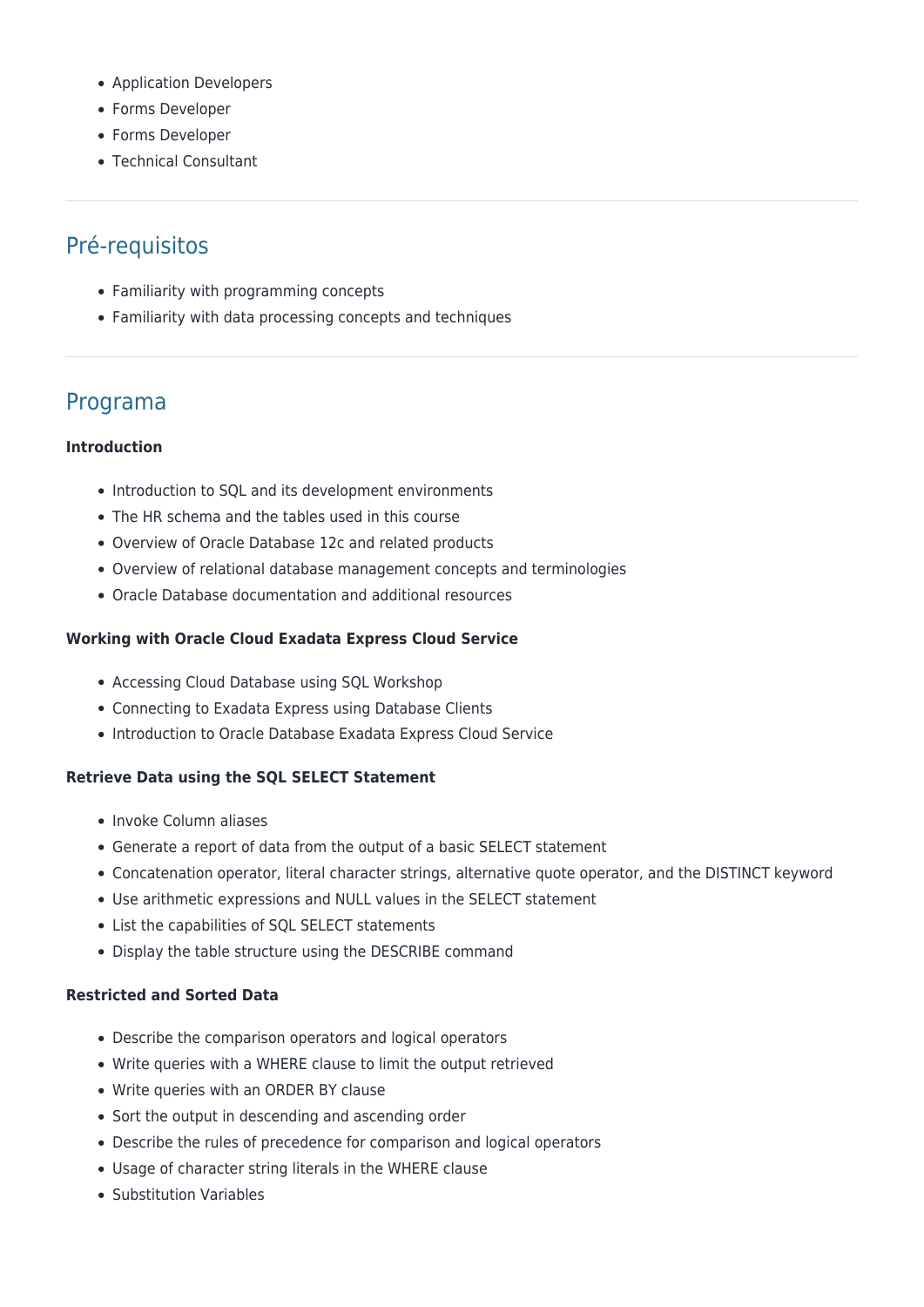#### **Usage of Single-Row Functions to Customize Output**

- Manipulate dates with the DATE functions
- Perform arithmetic with date data
- List the differences between single row and multiple row functions
- Manipulate numbers with the ROUND, TRUNC, and MOD functions
- Manipulate strings using character functions

#### **Conversion Functions and Conditional Expressions**

- Describe implicit and explicit data type conversion
- Describe the TO\_CHAR, TO\_NUMBER, and TO\_DATE conversion functions
- Nesting multiple functions
- Usage of conditional IF THEN ELSE logic in a SELECT statement
- Apply the NVL, NULLIF, and COALESCE functions to data

#### **Aggregated Data Using the Group Functions**

- Divide the data in groups by using the GROUP BY clause
- How to handle Null Values in a group function?
- Exclude groups of date by using the HAVING clause
- Usage of the aggregation functions in SELECT statements to produce meaningful reports
- Describe the AVG, SUM, MIN, and MAX function

#### **Display Data From Multiple Tables**

- Join a table to itself by using a self join
- Join Tables Using SQL:1999 Syntax
- Create Cross Joins
- View data that does not meet a join condition by using outer joins
- Write SELECT statements to access data from more than one table

#### **Usage of Subqueries to Solve Queries**

- Use the ANY and ALL Operator in Multiple-Row Subqueries
- Use a Subquery to Solve a Problem
- Group Functions in a Subquery
- Single-Row Subqueries
- Multiple-Row Subqueries
- Use the EXISTS Operator

#### **SET Operators**

- Use the ORDER BY Clause in Set Operations
- Describe the UNION, UNION ALL, INTERSECT, and MINUS Operators
- Use a SET operator to combine multiple queries into a single query
- Describe the SET operators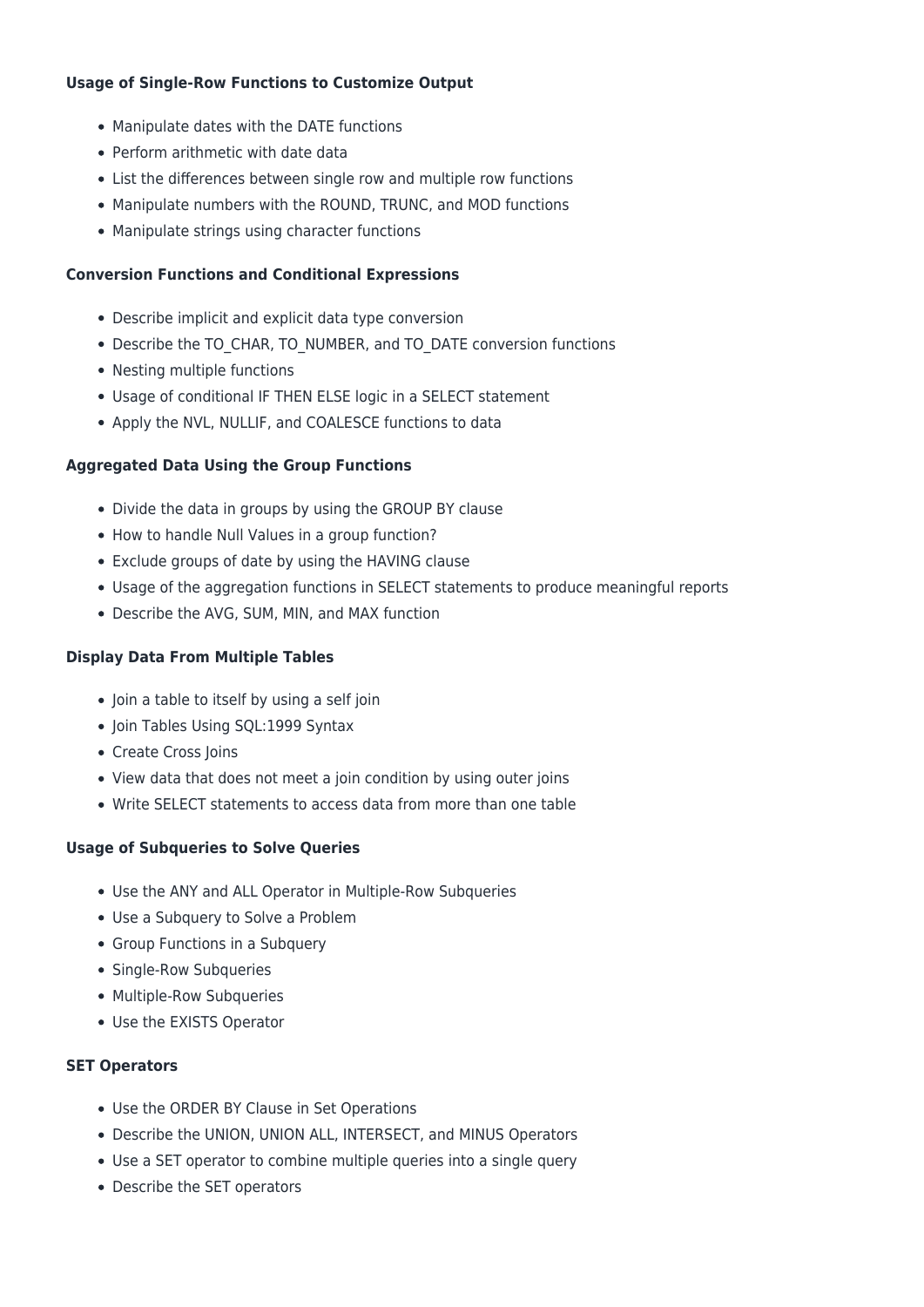#### **Data Manipulation**

- Add New Rows to a Table
- Change the Data in a Table
- How to save and discard changes with the COMMIT and ROLLBACK statements
- Describe the FOR UPDATE Clause
- Use the DELETE and TRUNCATE Statements
- Implement Read Consistency

#### **DDL Statements to Create and Manage Tables**

- Describe the data types
- Create Tables
- How to drop a table?
- Understand Constraints
- How to alter a table?
- Create a table using a subquery
- Categorize Database Objects

#### **Other Schema Objects**

- How to drop a view?
- Create and drop synonyms
- Create and drop indexes
- Create, use, and modify a sequence
- Create, modify, and retrieve data from a view
- Perform Data manipulation language (DML) operations on a view

#### **Introduction to PL/SQL**

- Create a Simple Anonymous Block
- Generate the Output from a PL/SQL Block
- List the benefits of PL/SQL Subprograms
- PL/SQL Overview
- Overview of the Types of PL/SQL blocks

#### **PL/SQL Identifiers**

- List the different Types of Identifiers in a PL/SQL subprogram
- Bind Variables
- %TYPE Attribute
- Usage of the Declarative Section to Define Identifiers
- Sequences in PL/SQL Expressions
- Scalar Data Types
- Use of variables to store data

#### **Write Anonymous PL/SQL blocks**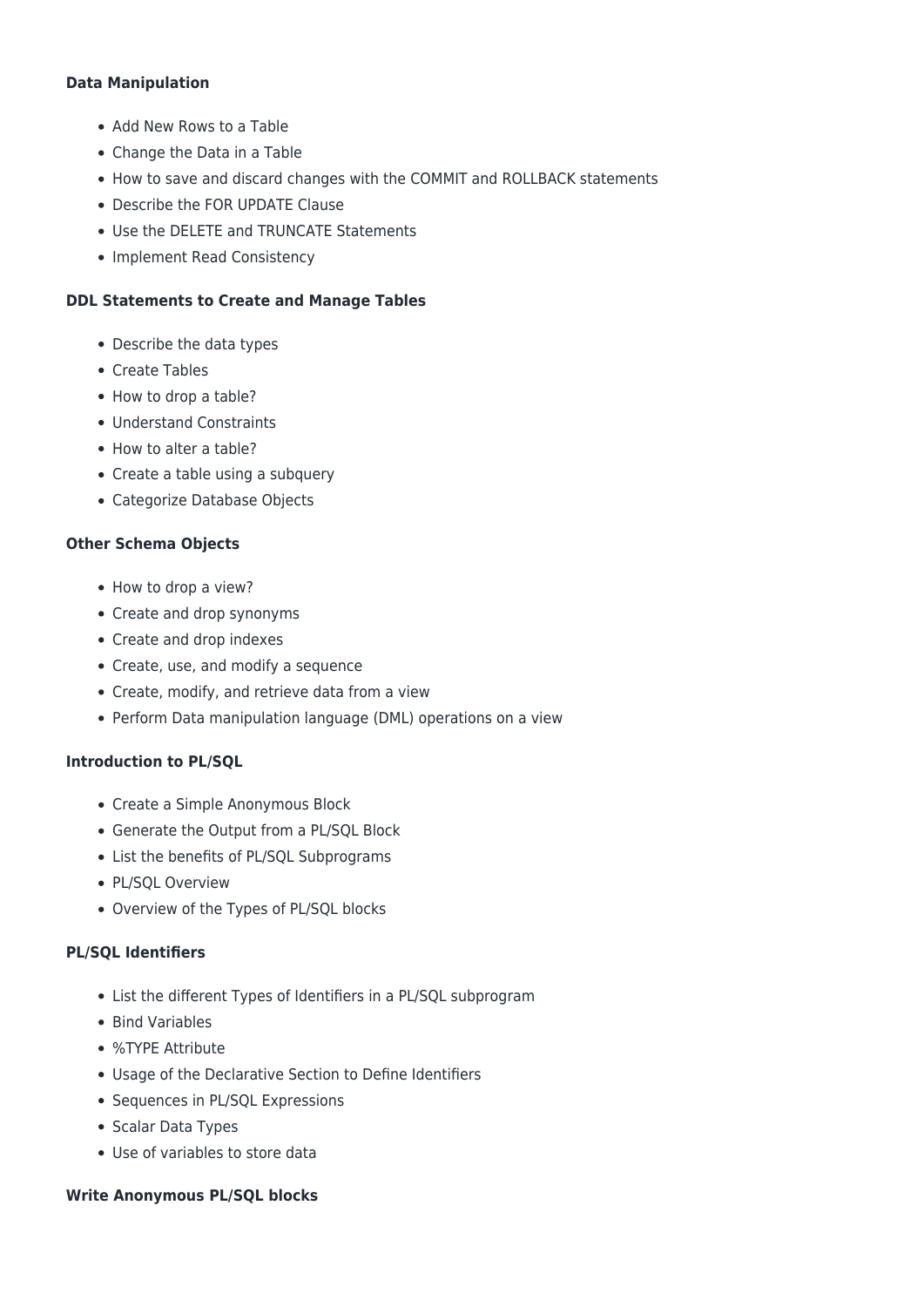- SOL Functions in PL/SOL
- Basic PL/SQL Block Syntax Guidelines
- How to comment code?
- Nested Blocks
- Operators in PL/SQL
- Data Type Conversion

#### **SQL statements in PL/SQL block**

- The SQL Cursor concept
- Data Manipulation in the Server Using PL/SQL
- How to save and discard transactions?
- Learn to use SQL Cursor Attributes to Obtain Feedback on DML
- SELECT Statements in PL/SOL to Retrieve data

#### **Control Structures**

- The Continue Statement
- Conditional processing Using CASE Statements
- While Loop Statement
- Simple Loop Statement
- For Loop Statement
- Conditional processing Using IF Statements

#### **Composite Data Types**

- Associative Arrays (INDEX BY Tables)
- INDEX BY Table of Records
- Insert and Update with PL/SQL Records
- The %ROWTYPE Attribute
- PL/SQL Records
- INDEX BY Table Methods

#### **Explicit Cursors**

- Fetching data from the Cursor
- FOR UPDATE Clause and WHERE CURRENT Clause
- Cursor FOR loop
- Understand Explicit Cursors
- How to open the Cursor?
- How to close the Cursor?
- Explicit Cursor Attributes
- Declare the Cursor

#### **Exception Handling**